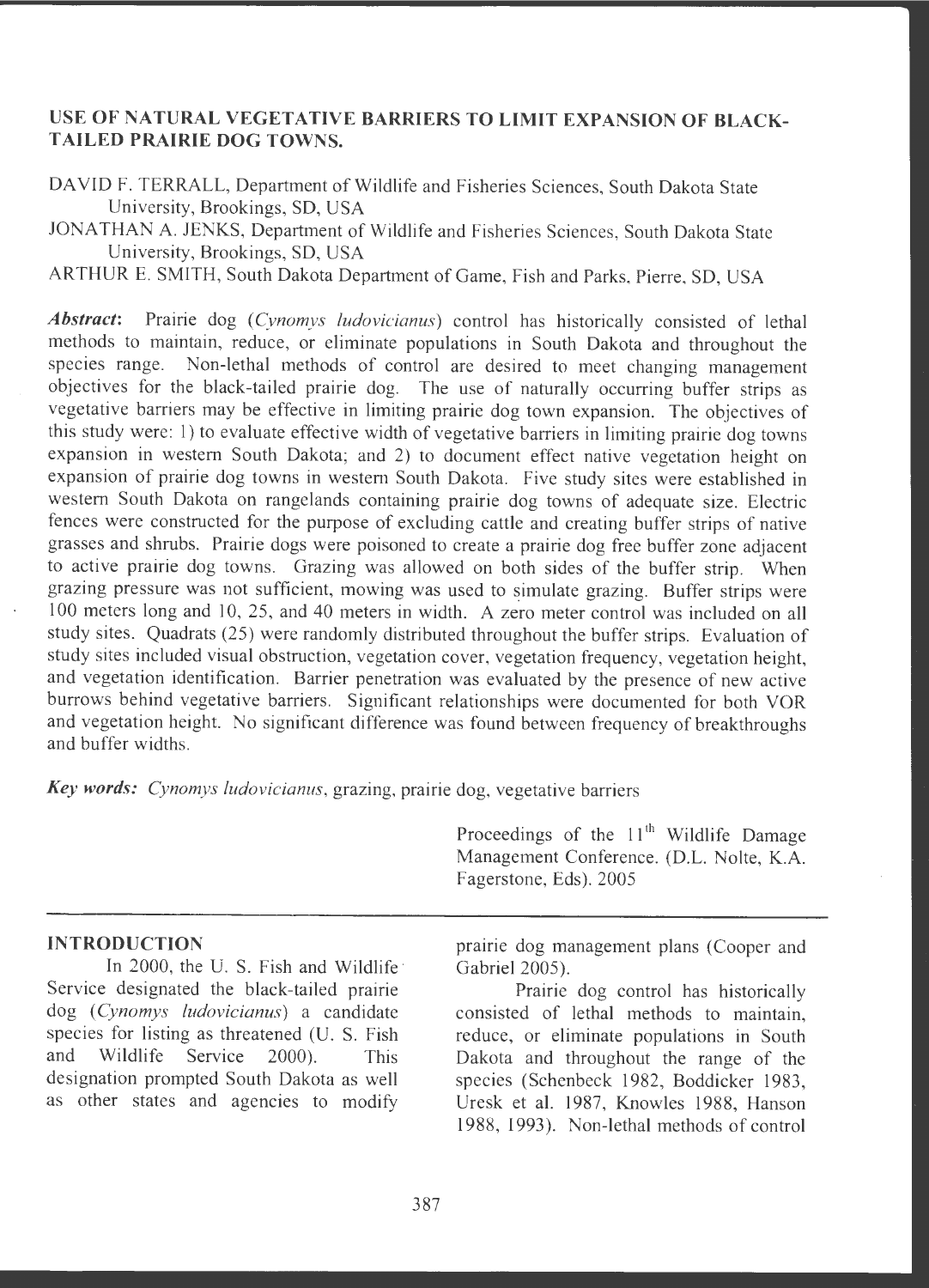are needed to meet changing management objectives for the black-tailed prairie dog. These objectives include long-term, selfsustaining populations of prairie dogs while reducing landowner conflicts (Cooper and Gabriel 2005). Development of non-lethal control methods is increasingly necessary for areas such as preserves and national parks were lethal methods are not allowed or limited in use .

Anecdotal observations indicate the use of native vegetation buffer strips barriers may be effective in limiting prairie dog expansion. However, no information exists on use and success rate of this technique. The objectives of this study were: 1) to evaluate effective width of vegetative barriers in limiting prairie dog towns expansion in western South Dakota; 2) to document effect of height of native vegetation on expansion of prairie dog towns in western South Dakota. Knowledge

gained in this study will supplement existing non-lethal methods for managing prairie dogs.

## **METHODS**

Five study sites were selected in western South Dakota on rangelands containing prairie dog towns  $\geq$  10-ha. Electric fences were constructed for the purpose of excluding cattle and creating buffer strips of native grasses and shrubs. At the beginning of the study, prairie dogs were poisoned to create a prairie dog free buffer zone adjacent to active prairie dog towns. Grazing was allowed on both sides of the buffer strips. This created strips of naturally occurring vegetation between an area that contained both grazing and prairie dogs and an area with grazing only (Figure 1). Buffer strips were 100 meters long and 10, 25, and 40 meters in width. A zero meter control was included on all study sites.



**Figure 1. Schematic of buffer strips used to reduce prairie dog town expansion for five study sites in western South Dakota.**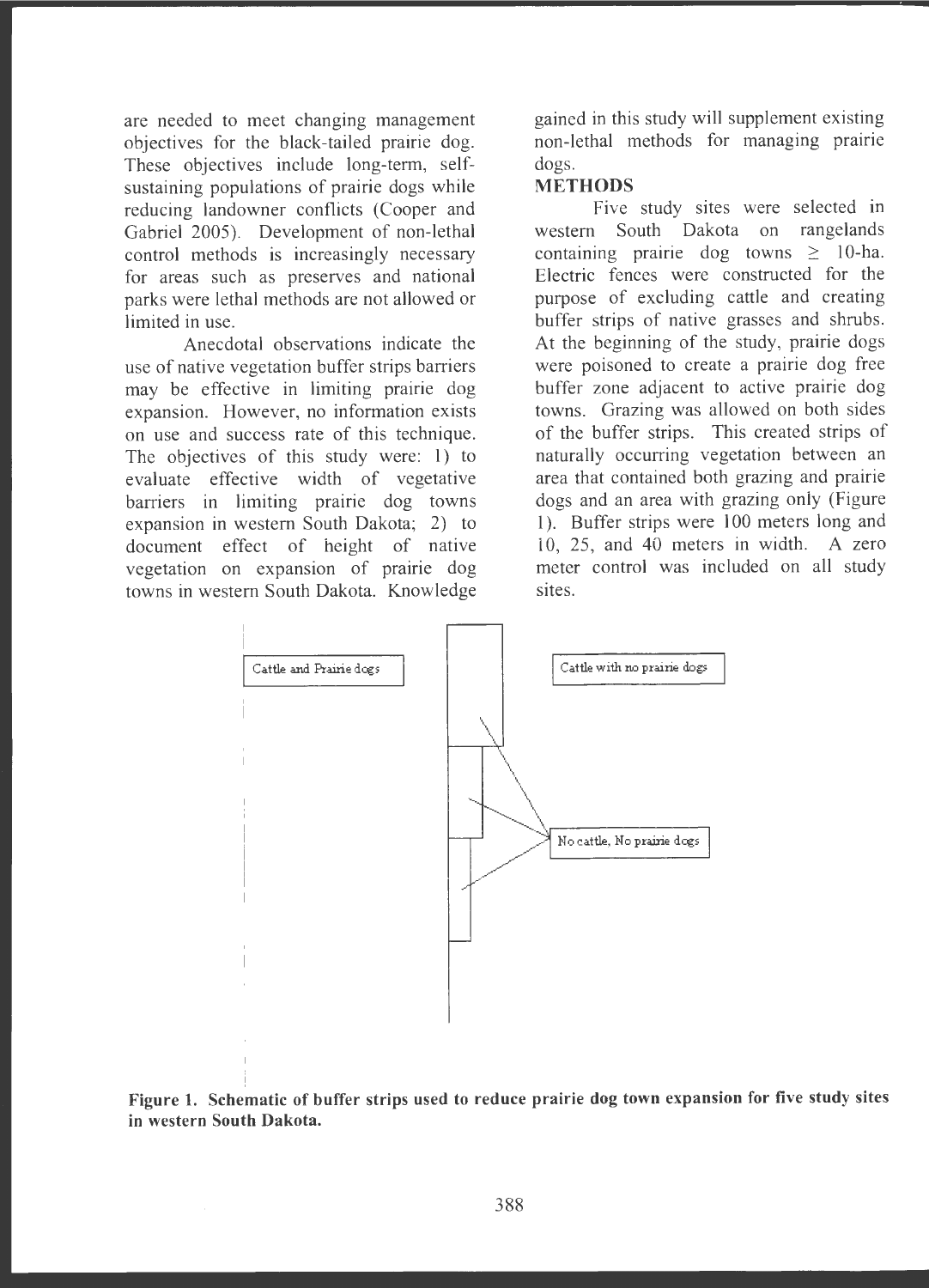Initial poisoning efforts took place in the spring prior to the first emergence of young prairie dogs. Aluminum phosphide (Weevel-cide, United Phosphorus Inc., Trenton, NJ) fumigant tablets (60%) concentration) were used for the initial spring application. The treatment was applied by placing two to three tablets into all open burrow entrances, then sealing the burrows with sod or dirt. Fumigants, such as aluminum phosphide are the only poisoning methods approved for controlling prairie dogs in South Dakota during spring. Follow-up applications were conducted to establish a prairie dog free buffer.

Evaluation of vegetation on study sites included visual obstruction (0.2 dm), vegetation cover  $(\%)$ , vegetation frequency, vegetation height (cm), and vegetation identification. Twenty-five quadrats were randomly distributed throughout buffer strips. Three transect lines were established to facilitate the random distribution of quadrats. Transects extended the length of the buffer strip and were equally spaced at the 25, 50, and 75% positions across the width of buffer strips. Transects were separated into 1-m increments to establish possible quadrat locations. End points of transects were eliminated to reduce the effect of the buffer edge. Twenty-five nonconsecutive points along the total length of transects were randomly chosen for evaluation . Visual obstruction was measured at each quadrat site using a modified Robel pole method (Robel et al. 1970). An observer records the length vegetation obscures the pie to the nearest 20cm. Measurements were taken from the four cardinal directions at a distance of 4 m and a height of 1 m with the average of the four observations recorded (Robel et al. 1970). Cover and frequency measurements for grasses, forbs, bare ground, and litter were estimated at sampling points as described by Daubenmire (1959). Quadrat size was 30 cm wide and 75 cm long. Modified cover classes were O (none present), 1 (trace-5%), 2 (5-25%), 3 (25-50%), 4 (50-75%), 5 (75-95%), and 6 (95-100%). Vegetation height was obtained for each of the sampling points using a clear 30 cm disc lowered until the bottom side of the disc was first touched by leafy vegetation (Higgins and Barker 1982). Vegetation identification followed that of Johnson and Larson (1999). Barrier penetration was evaluated documenting frequency of new active burrows behind vegetative buffers. Non-linear regression models and ANOVA were used to analyze vegetation characteristics. Chi-square analysis was used to analyze the characteristics of buffer strip widths.

## **RESULTS**

The relationship between prairie dog breakthroughs and VOR and vegetation height were modeled using negative binomial models. Significant relationships were documented for both VOR (Figure 2) and vegetation height (Figure 3). The predictive model for VOR was Breakthrough =  $e^{(4.289 - 0.596*VOR)}$  with a mean corrected r-square of 0. 72 and standard error of 0.103. The predictive model for vegetation height was Breakthrough =  $e^{(4.921)}$  $\frac{0.128* \text{vogetation height}}{0.128* \text{vogetation height}}$  with a mean corrected rsquare of 0.68 and a standard error of 0.022.

No significant difference  $(X^2=5.394)$ p=0.145) was found between frequency of breakthroughs and buffer widths (Table 1). Further, no difference was detected in grass cover  $(F=0.310, p=0.818)$ , forb cover  $(F=0.226, p=0.877)$ , litter cover  $(F=0.040,$  $p=0.989$ , or bare ground  $(F=2.668$ , p=0.083) relative to buffer treatments (Table 1). Rainfall totals were derived from weather stations within 25 kilometers from study sites (Table 2).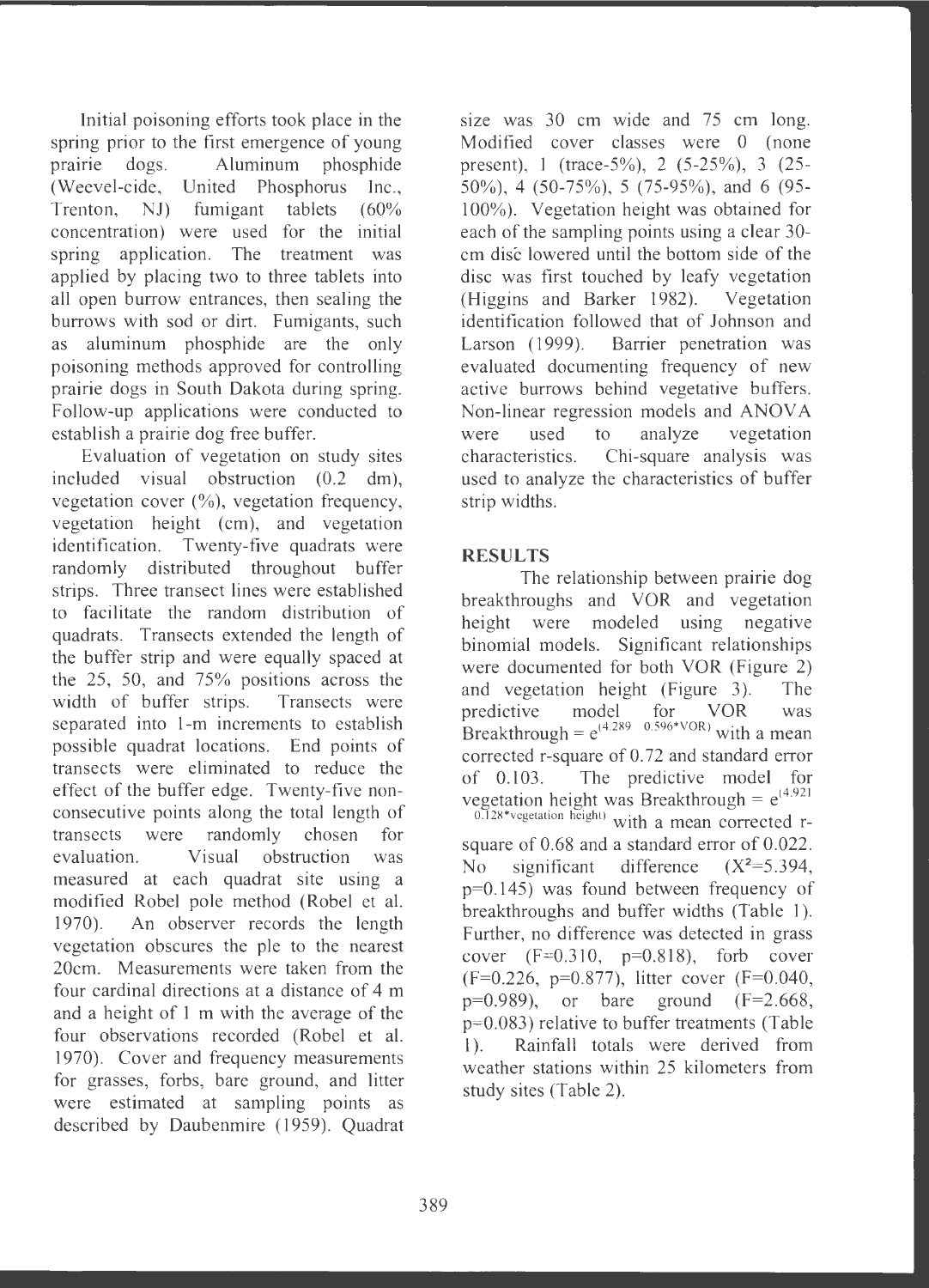

Figure 2. Non-linear model of Breakthroughs (Breakout) versus visual obstruction (VOR, [cm)) for five study sites in western South Dakota during August 2004.



Figure 3. Non-linear model of breakthroughs (BREAKOUT) versus vegetation height (VEGHEIGHT, [cm)) for five study sites in western South Dakota during August 2004.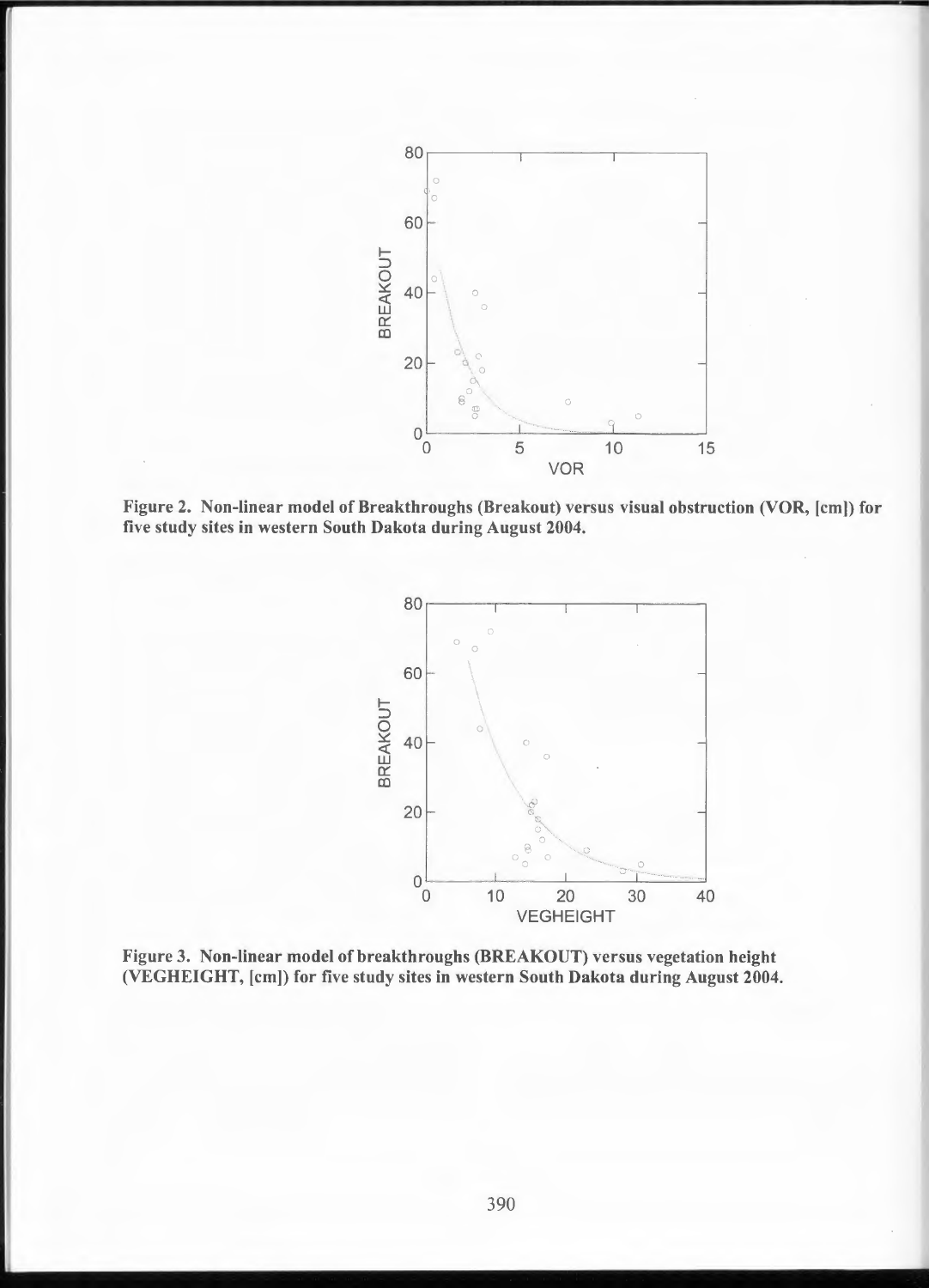|                 | Control | 10 <sub>m</sub> | 25m     | 40 <sub>m</sub> |
|-----------------|---------|-----------------|---------|-----------------|
| Break through   | 28.6    | 23.4            | 25.0    | 21.6            |
|                 | (11.57) | (12.6)          | (10.9)  | (7.69)          |
| $VOR$ (cm)      | 1.78    | 3.42            | 3.1     | 4.1             |
|                 | (0.47)  | (1.67)          | (1.2)   | (1.87)          |
| Vegetation      | 12.76   | 17.36           | 14.58   | 17.1            |
| Height (cm)     | (2.11)  | (3.02)          | (2.57)  | (3.74)          |
| Grass cover     | 36.48   | 51.34           | 49.2    | 51.5            |
| $(\%)$          | (11.72) | (10.99)         | (14.48) | (14.04)         |
| Forb cover      | 11.66   | 6.62            | 9.8     | 12.1            |
| $(\%)$          | (6.04)  | (2.42)          | (5.69)  | (5.97)          |
| Liter cover     | 21.14   | 26.3            | 24.0    | 22.1            |
| $(\frac{0}{0})$ | (6.70)  | (12.70)         | (13.07) | (12.16)         |
| Bare ground     | 30.68   | 15.76           | 17.0    | 14.26           |
| $(\frac{0}{0})$ | (6.76)  | (2.94)          | (4.29)  | (3.67)          |

**Table l. Mean (SE) of vegetation characteristics measured from five study sites in western South Dakota, August 2004.** 

**Table 2. Total rainfall as registered by the nearest weather station within 25 kilometers of study site for growing season starting 1 April 2004 and ending 31 August 2004.** 

|                | Rainfall Total |  |  |
|----------------|----------------|--|--|
|                | (cm)           |  |  |
| Bad River Rd   | 22.04          |  |  |
| Fort Pierre    | 23.34          |  |  |
| Winner         | 32.99          |  |  |
| Custer Cty     | 24.31          |  |  |
| Fall River Cty | 14.07          |  |  |

## **DISCUSSION**

Breakthrough was minimized with 40-cm vegetation height and 10-cm YOR . Additional vegetation characteristics such as grass cover, forb cover, litter cover, and bare ground did not add significantly to models. Vegetation height had a lower mean corrected r-square, but also had a lower standard error. Vegetation height is easier and faster to measure than YOR in the field.

The U.S. Drought Monitor indicated extreme to severe drought conditions in western South Dakota during 2004. Drought in western South Dakota visibly reduced the vegetation productivity of the

rangelands. Vegetation in these areas showed signs of reduced stature and drought stress, which may have contributed to the similarity in vegetative characteristics across buffer treatments. Patterns indicated a tendency towards a decrease in breakthroughs with increase in buffer width, but no significant differences were found. The 40-m buffer width was not adequate to stop prairie dog breakthroughs with the low VOR and vegetation height brought on by drought conditions in 2004.